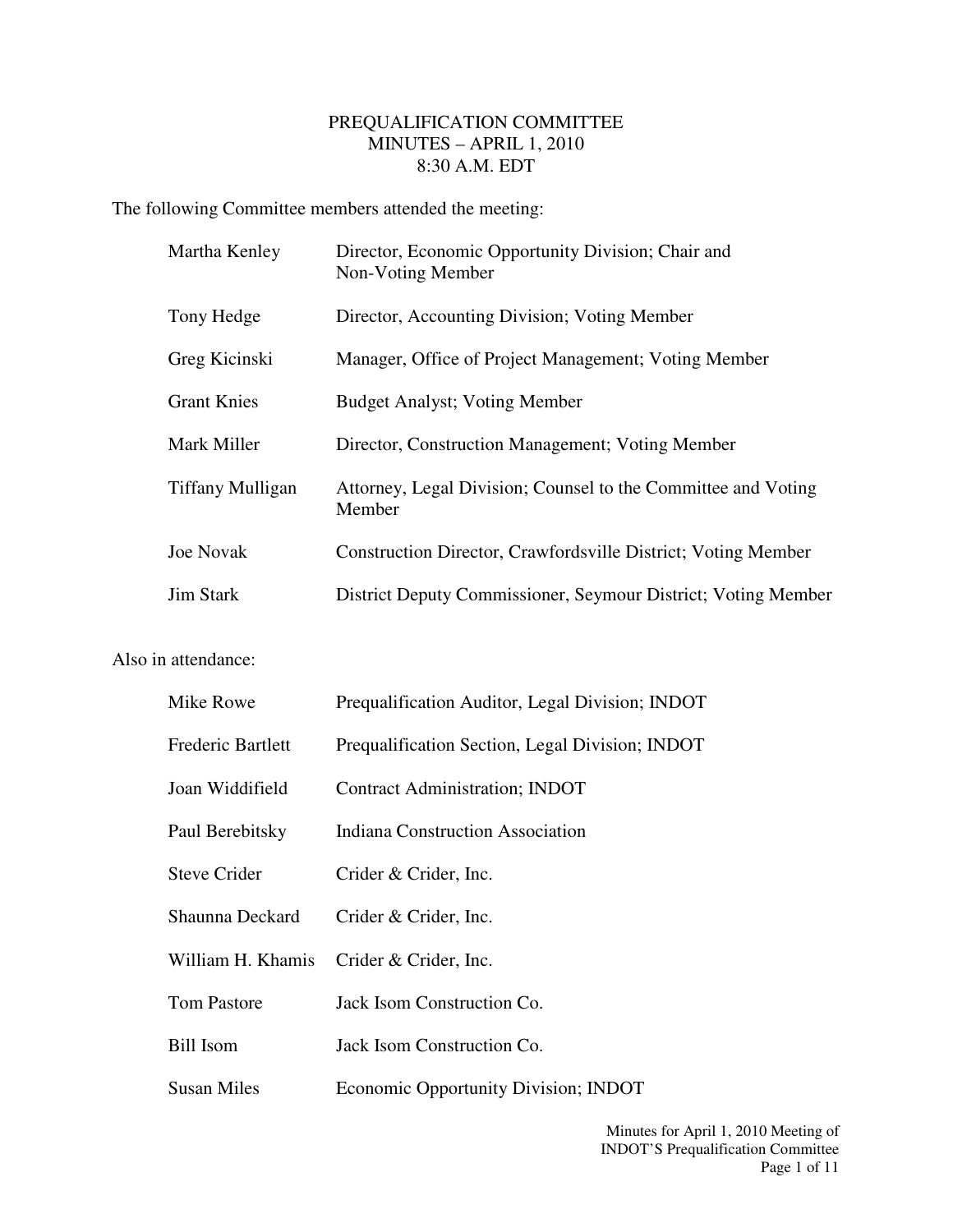| Kevin Resler | Economic Opportunity Division; INDOT |
|--------------|--------------------------------------|
| Donna Poole  | Economic Opportunity Division; INDOT |
| Dawn Atto    | Executive Office; INDOT              |

\*\*\*\*

The Committee reviewed the following agenda items:

- 1. Adoption of March 4, 2010 meeting minutes
- 2. Crider and Crider, Inc. Compliance with the On-the-Job Training Program
- 3. Jack Isom Construction Co. Compliance with the On-the-Job Training Program
- 4. Revision of Charter and Procedures
	- a. Prequalification Committee Charter
	- b. Prequalification Committee Meeting Procedures
	- c. Prequalification Committee Complaint/Issue Procedure

## PREQUALIFICATION COMMITTEE MEETING OPEN SESSION APRIL 1, 2010

 Ms. Kenley, Committee Chair, called the meeting to order at 8:30 a.m. EDT. She facilitated introductions of all individuals present. All Committee members were present, with the exception of Karen Macdonald, Secretary to the Committee. Ms. Widdifield took minutes in her absence.

1. Adoption of March 4, 2010 Meeting Minutes

 Ms. Kenley called for consideration of the meeting minutes from the March 4, 2010 meeting.

 Joe Novak moved to adopt the meeting minutes from the March 4, 2010 meeting. Jim Stark seconded the motion. All members voted in favor. Ms. Kenley stated the minutes would be posted on the website.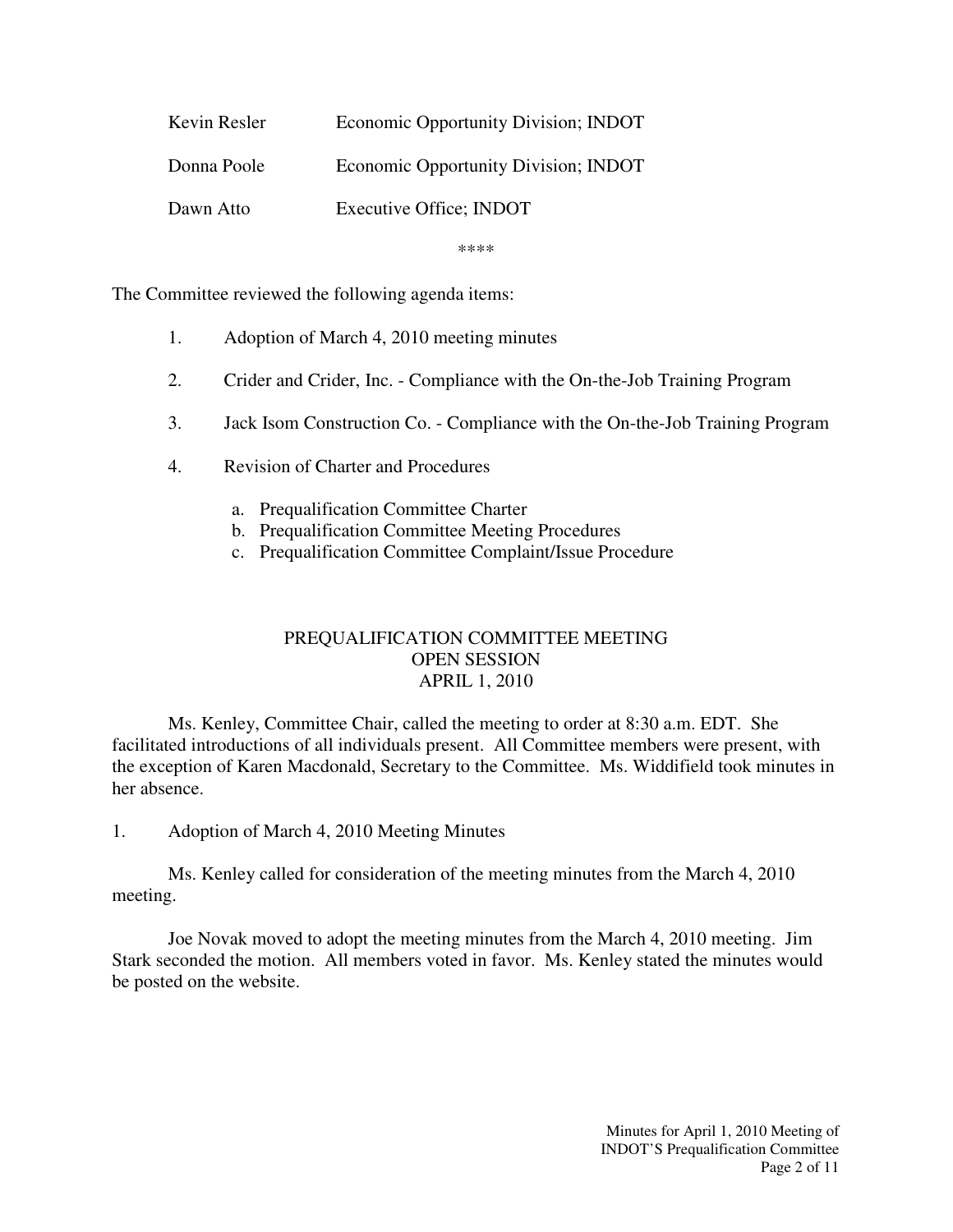2. Crider and Crider, Inc. - Compliance with the On-the-Job Training Program

 Martha Kenley welcomed Mr. Crider and the representatives from Crider and Crider, Inc. (Crider) to the meeting. She introduced Susan Miles and Kevin Resler from INDOT's Economic Opportunity Division and stated that Crider has been called before the Committee to discuss its compliance with INDOT's On-the-Job Training (OJT) Program. She explained that INDOT's OJT Program has training hour goals and particular requirements that contractors must meet to be in compliance.

 Kevin Resler explained that the OJT Program is part of INDOT's contract requirements. Under the OJT Program, INDOT works with prime contractors to establish an annual trainee hour goal that must be met through its work on INDOT federal and state contracts. The program also allows a prime contractor to count trainee hours on non-INDOT contracts toward the goal. These goals are not quotas, but if a contractor fails to meet the goal, it must demonstrate that it used adequate good faith efforts to do so. The two contractors called before the Committee today have not met their OJT goals or demonstrated that they made good faith efforts to meet the goals.

 Martha Kenley asked Susan Miles to pass out information on the OJT program and to explain to the Committee why Crider is before the Committee.

 Susan Miles explained that Crider signed an OJT agreement in April 2009, which included Crider's OJT goal of 6,550 trainee hours. As noted in the handouts, OJT goals are determined by looking at the last three years of blue collar hours for the company.

On July 7, 2009, Ms. Miles sent Kurt Richardson of Crider its second quarter report. The report noted that Crider had not submitted a report of trainee hours as required by the contract and asked Crider to contact Ms. Miles immediately. She also sent Mr. Richardson an email on this same date requesting the report and the CC-257 document. On July 21, 2009, Mr. Richardson submitted Crider's first trainee introduction for INDOT's approval; however, he reported trainee hours acquired by that trainee dating back to April 27, 2009.

 Kevin Resler noted that INDOT requires all trainees to be approved by INDOT before they can participate in the OJT program and be counted toward the trainee goal.

 Susan Miles went through the packet she distributed to Committee members. She described multiple instances where she emailed or called Crider asking for required reports and received no response from Crider in return. Finally, on October 26, 2009, INDOT received Crider's monthly progress reports and CC-257s through September 2009. Despite Ms. Miles additional requests, including a certified letter dated January 8, 2010, Crider did not submit its second and third quarter trainee evaluations or monthly reports and CC257s. Ms. Miles sent Crider a good faith effort letter explaining that Crider did not meet its trainee goals, did not submit the required reports and was now required to submit a letter explaining its good faith efforts. On March 11, 2010, Crider submitted a good faith efforts letter that did not address the issues.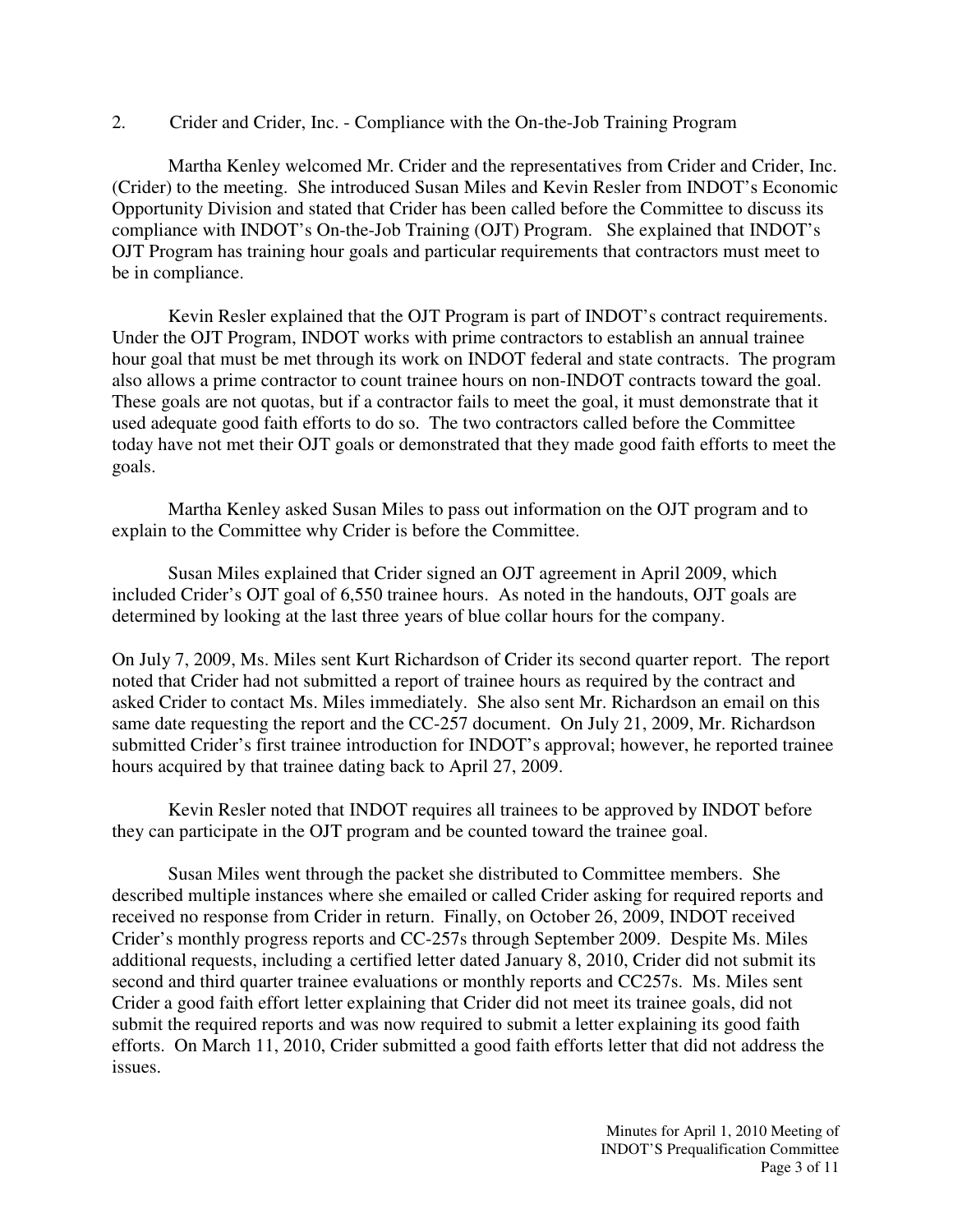Martha Kenley stated that Crider failed to communicate with INDOT after several attempts by INDOT to contact Crider.

 Steve Crider apologized that Crider staff was not responding to Ms. Miles' requests. He said he did not have an excuse for the lack of communication; however, they have dealt with the problems and are continuing to deal with them. INDOT's certified letter brought this matter to Crider's attention.

 Mr. Crider passed out packets of information to the Committee members. He noted that the first letter summarizes Crider's efforts to improve their compliance with the OJT Program and their communication with INDOT. Crider management is now asking for specific trainees and is educating its employees on the OJT requirements. Mr. Crider indicated that there was a real failure of Crider employees to communicate with management. He stated that the problems occurred on his watch and that he takes credit for them. He indicated that Crider had problems late in the year - an employee left and another had health issues. He stated that he did not know his employees were not filing the required reports in a timely fashion. Crider brought in Ms. Deckard to take over Crider's Equal Employment Opportunity (EEO) requirements. She has done a good job and identified many of Crider's problems. Ms. Deckard came from an EEO background so she will help Crider make their goal in the future. Mr. Crider then asked Ms. Deckard to discuss what Crider has accomplished so far.

 Ms. Deckard stated that Crider has communicated the OJT requirements and goals with its employees, contractors, unions, and recruiting sources. She is going to make sure everyone in the company knows what is going on with the OJT program and make sure the upper management of the company knows how Crider is doing with the OJT Program. She will contact Ms. Miles if she has any questions and noted that Ms. Miles has been helpful to her so far.

 Mr. Crider indicated that one of the things Crider has done is to set goals with each job with hours toward the company goal, even the larger earth moving projects. This will help Crider meet its goals. Crider has contacted the unions to recruit minorities to the program; however, they are in competition with other contractors.

 Ms. Deckard stated that Crider has already sent out requests to the unions as required. She has sent out monthly letters to them. She has also sent out recruiting source letters to various areas. The foremen will have a form to fill out and send back. They are logging all walk-in applicants and going to send packets from unions to follow up with them. She is hoping to get a lot of applicants and will contact all trainees. She will solicit employees for other possible trainees and assist apprentices with union fees even if Crider has to set up a payroll deduction. They are going to meet with local high schools because there are many opportunities there.

Martha Kenley stated that it sounds like Crider has a good plan in place.

 William Khamis stated that Crider has had to address the communication problems, and they will make changes.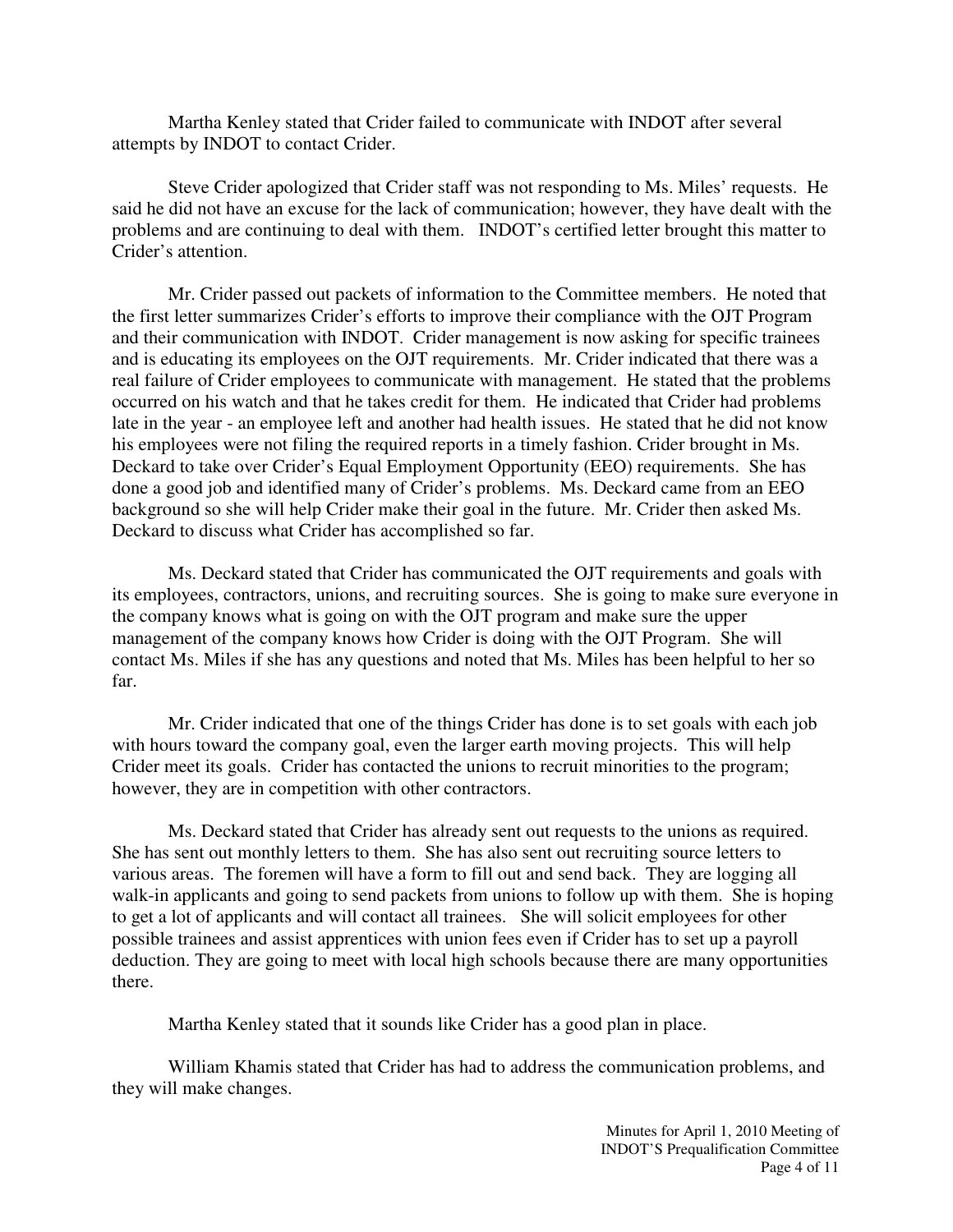Martha Kenley asked if there were any questions for Crider & Crider from the Committee members.

Jim Stark asked when the first quarterly report is due.

Susan Miles responded the first report is due in April.

Jim Stark asked whether the 2010 goals are determined yet.

 Susan Miles responded that Crider has submitted 2010 goals and has submitted reports. She is getting them on a weekly basis and has had good communication with Ms. Deckard recently. Ms. Miles has a typed report from Crider and will sign off on it since Crider has submitted it with apprentice information. She will review it and make sure the trainees are qualified for the program.

 Jim Stark stated that the Committee wants to make sure that Crider's plan is followed. He suggested that the Committee should call Crider back before the Committee in July or August and evaluate them then. He stated the Committee should put Crider on probation until then to make sure Crider follows its plan.

 Tiffany Mulligan indicated that the members' prequalification packets include some confidential information on Crider's prequalification status. Crider's current prequalification certificate expires in March, 2011.

 Greg Kicinski stated that he agrees with Mr. Stark that the Committee should follow up with Crider.

Martha Kenley stated the vast majority of INDOT primes comply with OJT requirements.

Tiffany Mulligan asked whether Ms. Deckard is employed full time in the EEO area.

 Shaunna Deckard indicated she does payroll as well as EEO issues. Doing payroll makes it easier for her to see how they are doing towards the OJT goals.

 Kevin Resler stated Crider's lack of communication was the key to the problems last season.

 Susan Miles stated lack of apprentices and journeyman is a problem, but Crider may still be in compliance if it shows good faith efforts toward meeting the goal and keeps her informed.

Ms. Kenley called for a motion.

 Jim Stark motioned that the Committee take no action at this time and that the Committee call Crider back in August to evaluate whether they are in compliance and that they are following their improvement plan.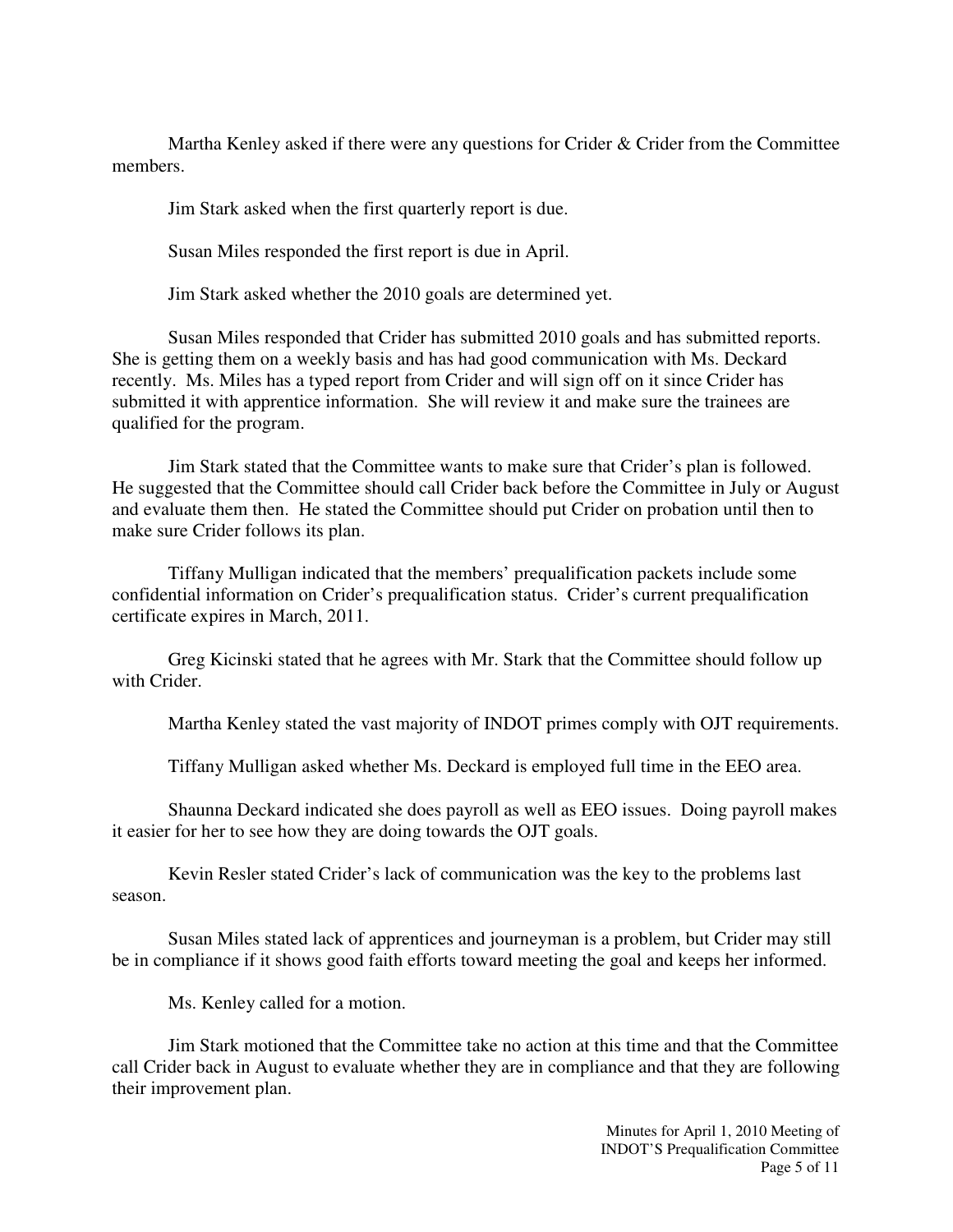Greg Kicinski seconded the motion.

All Committee members voted in favor.

3. Jack Isom Construction Co. - Compliance with the On-the-Job Training Program

 Martha Kenley called for consideration of the issues involving Jack Isom Construction Co. She welcomed Mr. Isom and Mr. Pastore, Isom's attorney, to the Committee meeting and asked for Susan Miles to introduce the issues to the Committee.

 Susan Miles stated that Bill Isom signed its OJT agreement with an 831 trainee hour goal on October 13, 2009. Thereafter, Ms. Miles stated she did not receive any information from Isom, despite sending many emails and making many phone calls. Isom failed to send any of its required OJT introductory forms, monthly reports, or other information. Ms. Miles sent a certified letter to Isom on January 28, 21010, informing Isom that it had not achieved any trainee hours and needed to submit a good faith efforts letter. Isom did not respond.

 Martha Kenley noted that Isom submitted zero hours for the OJT Program as shown on page 22 of the prequalification packet.

 Kevin Resler stated that INDOT requested a good faith effort explanation of what Isom had been doing but received nothing.

Susan Miles noted that Isom did not attend OJT training for the 2010 season.

 Tom Pastore stated he is before the Committee to represent Isom on this. He stated that the problem was that Bill Isom does not handle this program, but his sister does. She went into the hospital last spring, and she is still in a wheel chair. Mr. Isom thought she would be back to work so they did not replace her. She will have a job when she comes back because Isom is a family business. Isom is fully aware of compliance needs. They did have four trainees to submit, but Mr. Isom's sister is a co-equal in the company and handles these matters.

 Susan Miles stated Bill Isom signed the OJT agreement and that she has his signature on the document.

 Tom Pastore stated Isom has never had a problem with contract requirements in the past. Isom has hired someone with dual duties, and Isom takes the OJT requirements seriously. Bill Isom did not know what was going on since the OJT Program is not his part of the business. Isom needs some time to get this part of the business back up and running. The catastrophic events of his sister going in the hospital caused these problems.

 Bill Isom stated he never received INDOT's letter, which was signed for by his employee. His employee is a hard worker and would have brought the letter to his house if she had gotten the letter. She must have lost the letter. He stated Isom has hired minorities and did not know where to submit their names to.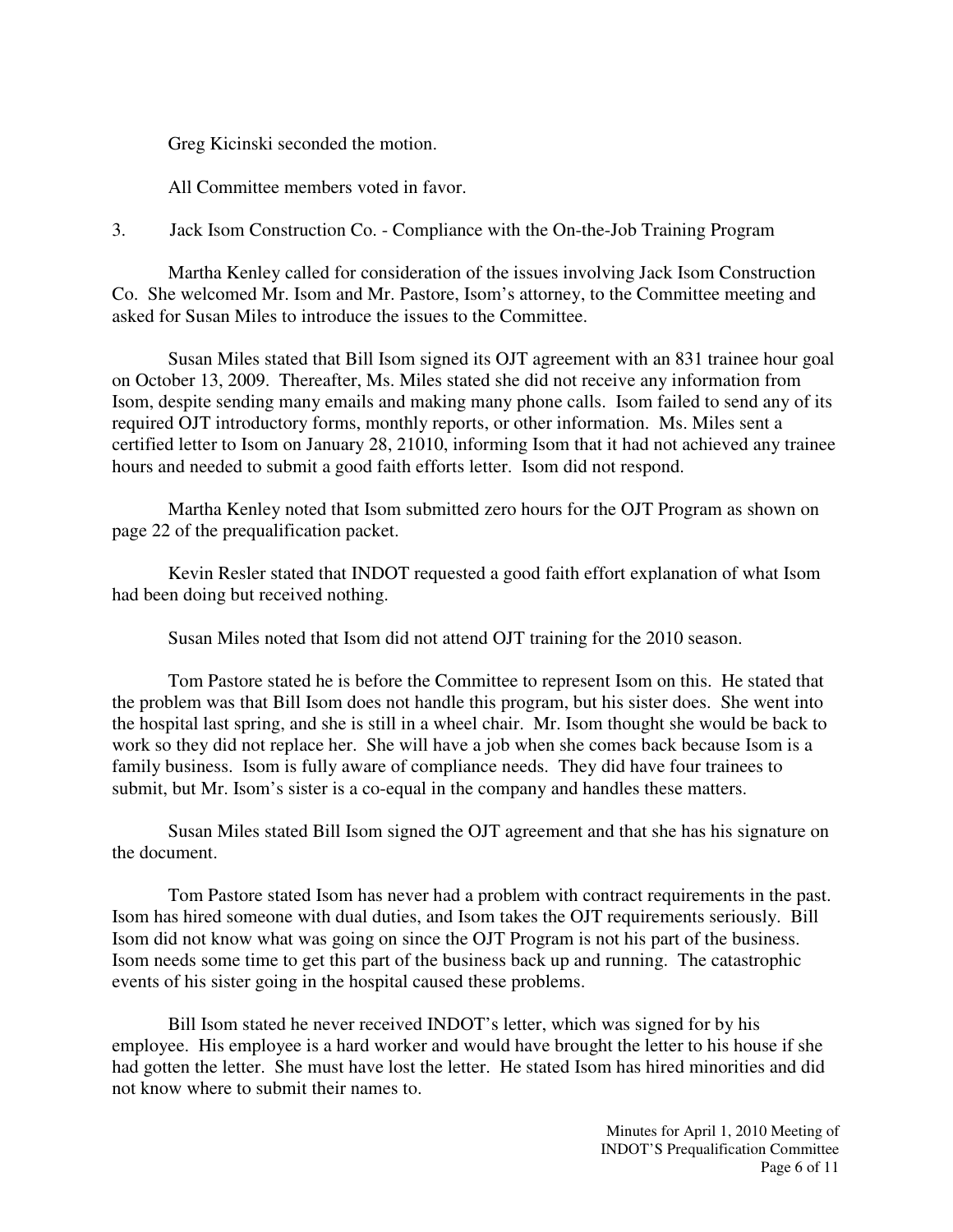Martha Kenley stated Isom should have come to the OJT training session in March.

Bill Isom stated he did not know about it.

Tom Pastore stated that these problems will not happen again.

Kevin Resler asked whether Mr. Isom signed the agreement in October, 2009.

 Tom Pastore stated Isom only saw the December, 2009 letter, and he signed for the 2010 goals.

Susan Miles stated the only letter on file is the October, 2009 letter.

 Kevin Resler stated that it is hard to accept that the contractor did not know what was expected of them. He stated Isom is a prime contractor and not new to INDOT work. INDOT holds OJT meetings every year to address these issues. He asked Mr. Isom if he read the agreement that he signed.

Bill Isom stated that he did read the agreement at least from December, 2009.

 Susan Miles stated that she always asks who the point of contact is. She also stated that Bill Isom signed off on the October, 2009 agreement, which was sent directly to Bill Isom.

Bill Isom asked whether INDOT received the October 15, 2009 e-mail from Isom.

 Susan Miles stated she shows Isom received the December, 2009 training program and that she sent a response back that it was acceptable.

 Tom Pastore stated he has an e-mail to Ms. Miles asking her to resend the OJT attachment because he could not open it. The last item he has is from December, 2009.

 Susan Miles stated she received a signed copy of the OJT agreement from Isom from December 9, 2009.

 Kevin Resler stated INDOT handed out the information on the OJT Program at the preconstruction meeting. Isom could not have missed it.

 Tom Pastore stated he was not trying to squabble over the dates. Since Mr. Isom's sister was sick, that side of the company was lacking. Isom would like to get back on track and show INDOT it can comply with the Program. It would like the opportunity to make this right.

Martha Kenley asked Committee members if they had any questions.

Greg Kicinski asked whether hours were worked and not reported.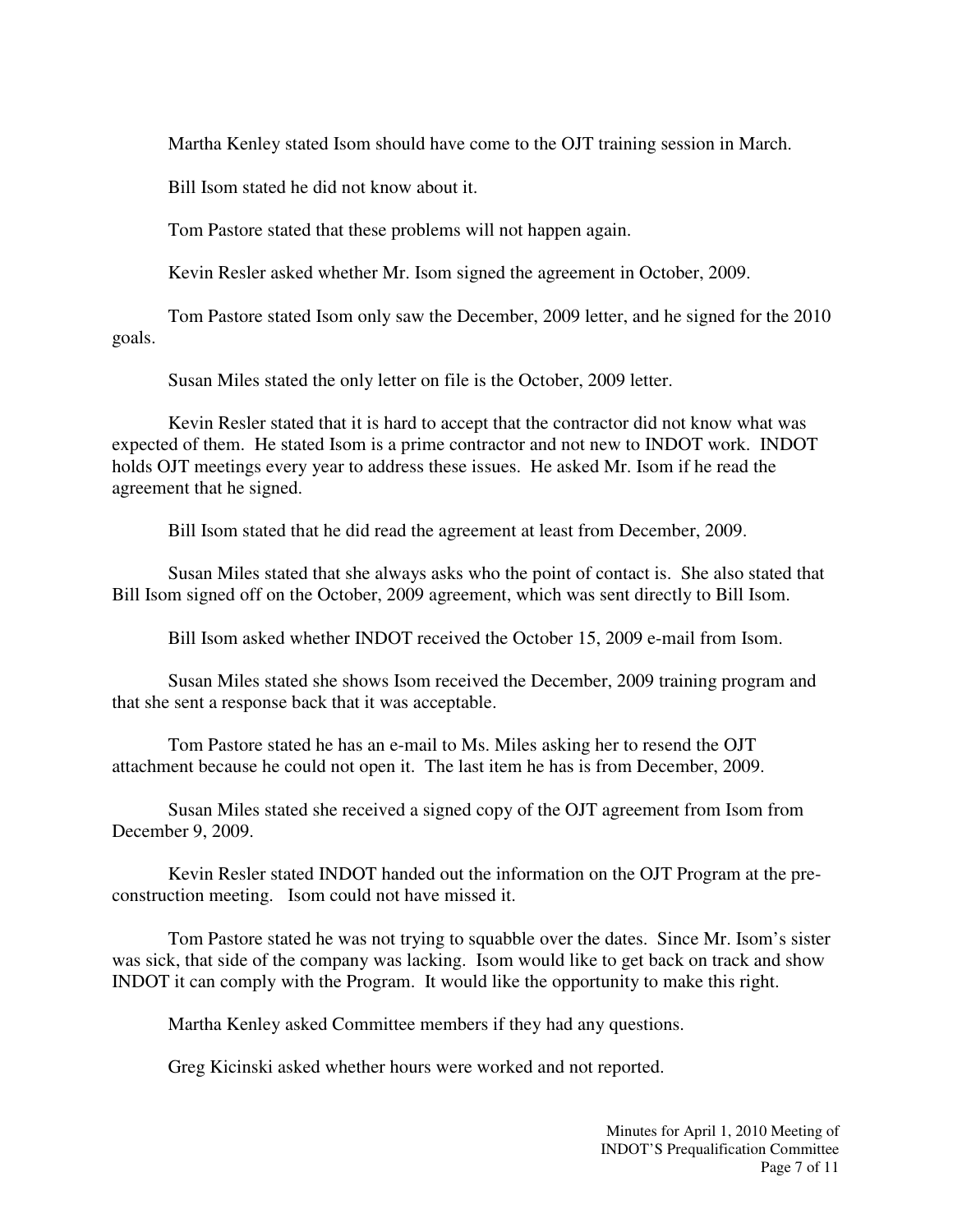Tom Pastore stated goals were met, but Isom did not submit the numbers. Isom can track down the numbers to see how it did.

Tiffany Mulligan asked how long Isom's sister had been out of the office.

 Bill Isom stated she has been out since April 2009. She got out of the hospital in October. He stated he takes responsibility for the problems. He has no excuse.

Martha Kenley asked whether Isom was in compliance in 2008.

Susan Miles stated Isom was not in the program in 2008.

Bill Isom stated he was told Isom had to get in the program.

 Tom Pastore stated Isom is a very small company, and Isom will have to spread the work load around to get things done. He has an employee that will be able to finish this program and get on top of this. There is a structural break down. Isom needs to get this right for the future and come back to the Committee sooner than August to show that it is in compliance. Isom is sorry this happened, and it won't happen again

Susan Miles stated documents are required monthly.

 Martha Kenley stated the person who is handling the OJT Program for Isom needs to come in and meet with Susan since Isom did not go to the training.

Susan Miles stated INDOT would work with Isom on this.

 Bill Isom stated he will do what he needs to do to meet the goals. He is a minority, too. He is an American Indian. Isom has a lot of women who apply and are in the program.

 Tom Pastore stated that Isom is asking that it submit what it has and that the Committee put the problems in the past as a failure to communicate.

 Tiffany Mulligan stated Isom's Prequalification Certificate expires at the end of the month. INDOT has not received a new application yet. She would like for INDOT to see improvements on the OJT Program before INDOT signs off on the new Prequalification Certificate.

 Mark Miller stated that the lack of meeting hours is a red flag. We need to see the 2010 program before we continue working with Isom.

Martha Kenley stated she agrees.

 Tom Pastore asked if Isom could provide information with the Prequalification application and whether information could all be sent in at once.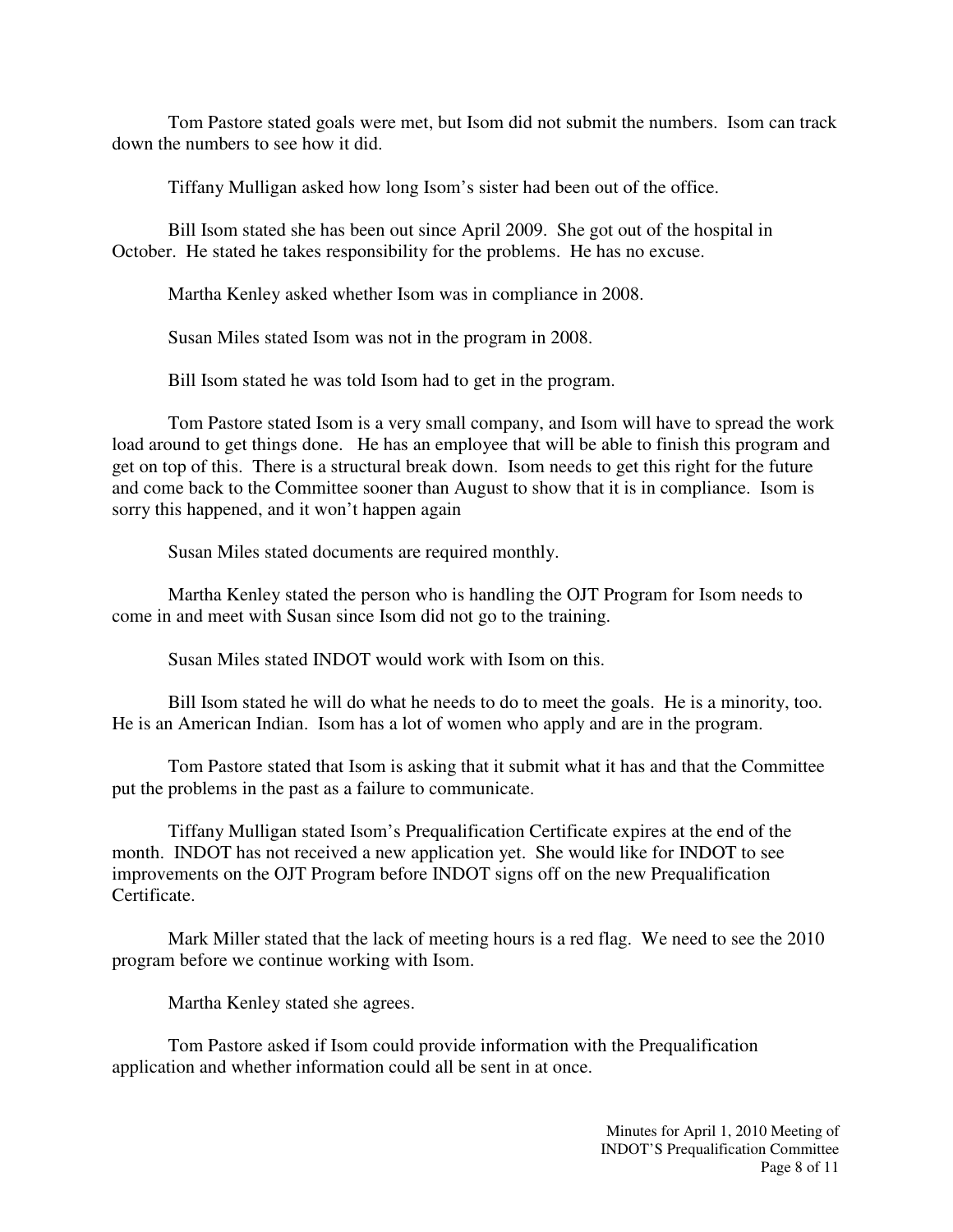Tony Hedge asked Isom what the status of its Prequalification application is.

Bill Isom stated INDOT should have the new application next week.

 Martha Kenley stated INDOT has had problems with Isom not communicating with its subcontractors. This could result in another trip to the Prequalification Committee.

 Tom Pastore stated Isom is trying to hang on, improve what it is doing, and show INDOT it is worthwhile.

 Jim Stark asked once INDOT receives the application, what is INDOT's processing time frame.

Mike Rowe responded thirty days.

 Greg Kicinski stated INDOT needs Isom to meet the Economic Opportunity Division requirements before INDOT approves any new Prequalification Certificate for Isom.

Kevin Resler stated it is simple to do and can be done in a day.

 Joe Novak asked who would approve the OJT documents and whether the Prequalification Committee would need to consider the issues again.

 Martha Kenley stated the Economic Opportunity Division could make a recommendation to the Prequalification Engineer on whether Isom has met the OJT requirements once Isom submits documents to INDOT.

 Greg Kicinski stated the Prequalification Committee should monitor Isom to make sure it complies with the Program.

Tom Pastore asked whether INDOT wants a corrective action plan right away.

 Tiffany Mulligan stated INDOT could review any new prequalification application from Isom and make approval of the application conditional on INDOT receiving a 2010 OJT plan and a corrective action plan.

 Tony Hedge asked whether INDOT would need proof of EEO compliance prior to approving the prequalification certificate since Isom's prequalification certificate will expire at the end of April.

 Tiffany Mulligan stated a contractor must meet prequalification requirements before INDOT approves it for prequalification renewal.

 Fred Bartlett stated INDOT must have a prequalification application at least fifteen days prior to a bid opening if a contractor wants to bid on a project.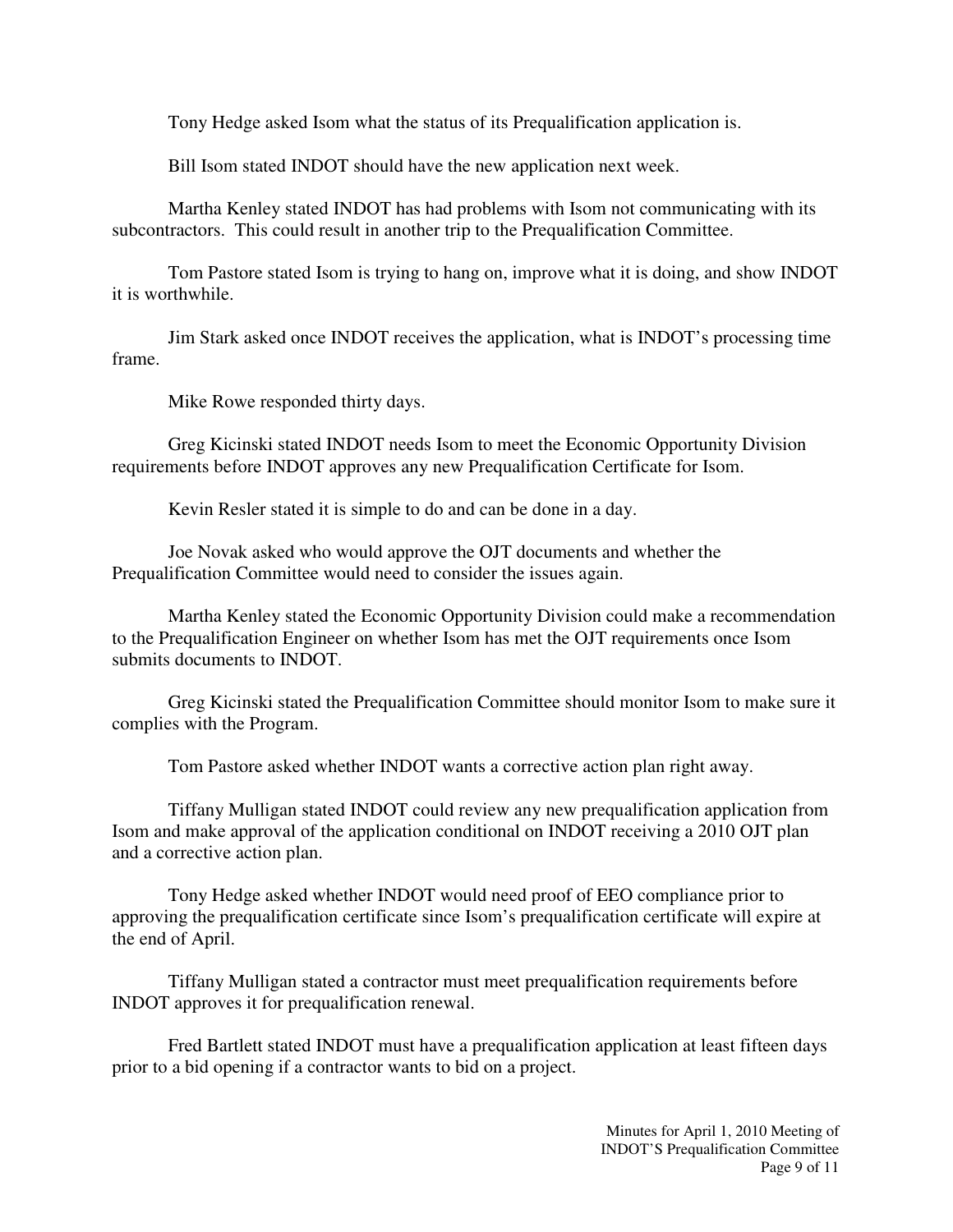Tom Pastore stated Isom will have a corrective action plan to INDOT very soon and will talk with Susan Miles.

 Susan Miles asked if the agreement is ready to be sent and who INDOT's point of contact on the OJT Program will be.

Tom Pastore stated Bill Isom should get the information now.

 Susan Miles stated she will give Isom a hard copy of the information today with her contact information.

 Joe Novak stated he thinks we need Isom in compliance before we proceed with prequalification.

 Tiffany Mulligan stated if the Economic Opportunity Division reports that everything goes smoothly, then the Prequalification Committee does not need to follow up. If progress is not made, then the Economic Opportunity Division should ask that Isom be called back before the Committee.

Jim Stark stated everyone should be held accountable for the job they do.

Martha Kenley called for a motion.

 Tiffany Mulligan moved that the Committee recommend the Commissioner order the Prequalification Engineer to hold and not approve any prequalification renewal application from Isom until INDOT receives from Isom a 2010 agreement for the OJT program and a corrective action plan that have been approved from the Economic Opportunity Division.

Tony Hedge seconded the motion.

All Committee members voted in favor.

4. Revision of Charter and Procedures

 Tiffany Mulligan stated that she made suggested revisions to the charter and procedures to reference consultants and the Consultant Prequalification Manual in response to last month's vote to extend the Committee's work to consultants. She stated that slight changes were made throughout the documents, as shown in the tracked changes in the documents.

 Mark Miller stated he would like to see a date on the documents because there are several different versions now.

 Tiffany Mulligan agreed and stated she will add a date to the documents. If the Committee adopts the changes, the new documents will be posted on line.